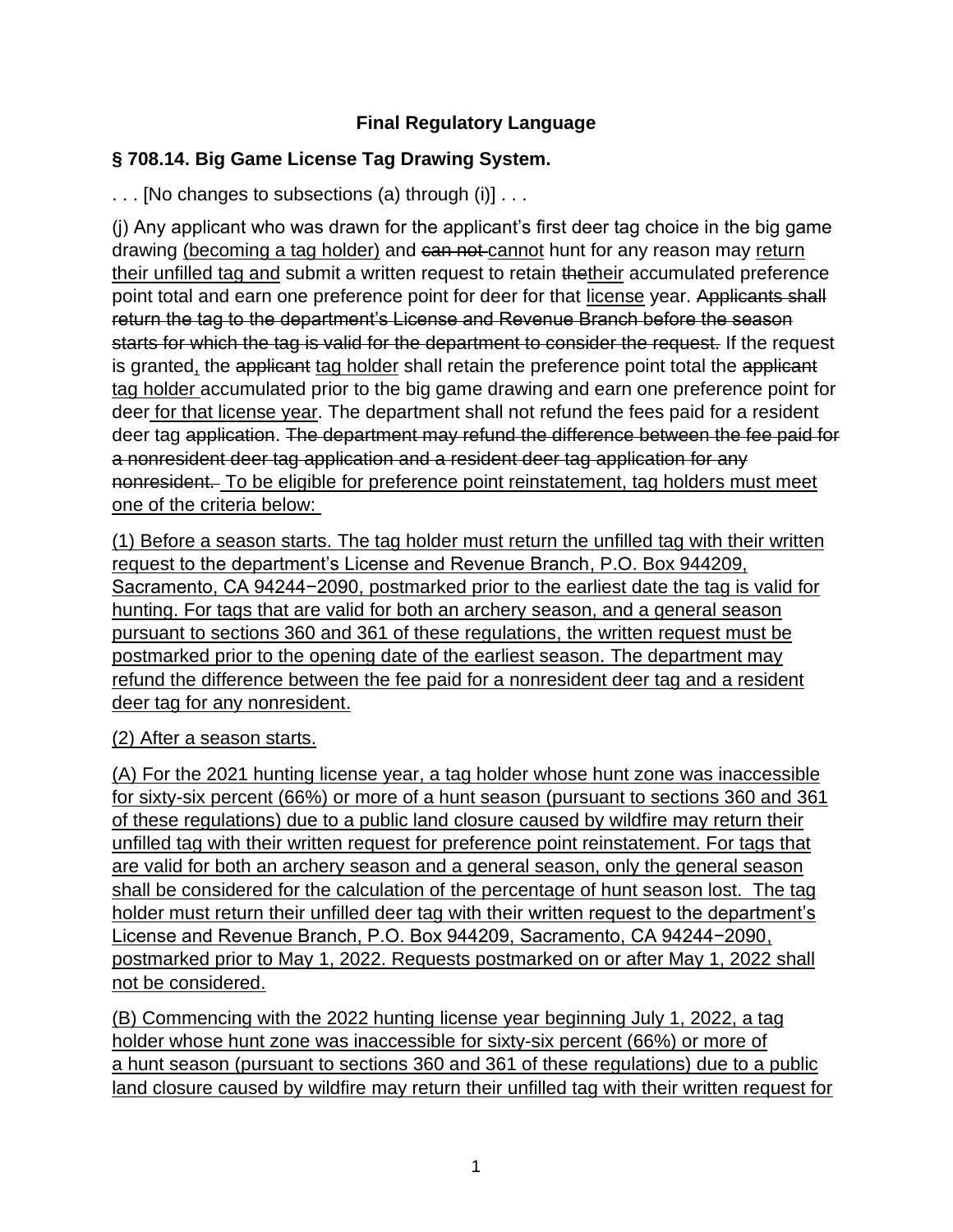preference point reinstatement. For tags that are valid for both an archery season and a general season, only the general season shall be considered for the calculation of the percentage of hunt season lost. The tag holder must return their unfilled deer tag with their written request to the department's License and Revenue Branch, P.O. Box 944209, Sacramento, CA 94244−2090, postmarked on or prior to February 28 of the current license year. Requests postmarked after this date shall not be considered.

(k) Any applicant who was awarded an elk, antelope, or big horn bighorn sheep tag in the big game drawing (becoming a tag holder) and can not cannot hunt for any reason may return their unfilled tag and submit a written request to retain thetheir accumulated preference point total, earn one preference point for elk, antelope or big hornbighorn sheep for that license year, and seek refund of the tag fee. Applicants shall return the tag to the department's License and Revenue Branch before the season starts for which the tag is valid for the department to consider the request. The applicant tag holder shall submitpay the nonrefundable processing fee specified in Section 702 with the request. If the request is granted, the applicant tag holder shall retain the preference point total the applicant tag holder accumulated prior to the big game drawing and earn one preference point for elk, antelope or big horn bighorn sheep. The department may refund the tag fee. To be eligible for preference point reinstatement and/or tag refund, tag holders must meet one of the criteria below:

(1) Before a season starts. The tag holder must return the unfilled tag with their written request to the department's License and Revenue Branch, P.O. Box 944209, Sacramento, CA 94244−2090, postmarked prior to the opening date of the season for which the tag is valid.

## (2) After a season starts.

(A) For the 2021 hunting license year, a tag holder whose hunt area was inaccessible for sixty-six percent (66%) or more of the hunt season (pursuant to sections 362, 363 and 364 of these regulations) due to a public land closure caused by wildfire may return their unfilled tag with their written request for preference point reinstatement and/or tag refund. The tag holder must return their unfilled deer tag with their written request to the department's License and Revenue Branch, P.O. Box 944209, Sacramento, CA 94244−2090, postmarked prior to May 1, 2022. Requests postmarked on or after May 1, 2022 shall not be considered.

(B) Commencing with the 2022 hunting license year beginning July 1, 2022, a tag holder whose hunt zone was inaccessible for sixty-six percent (66%) or more of the hunt season (pursuant to sections 362, 363, and 364 of these regulations) due to a public land closure caused by wildfire may return their unfilled tag with their written request for preference point reinstatement and/or tag refund. The tag holder must return their unfilled tag with their written request to the department's License and Revenue Branch, P.O. Box 944209, Sacramento, CA 94244−2090, postmarked on or prior to February 28 of the current license year. Requests postmarked after this date shall not be considered.